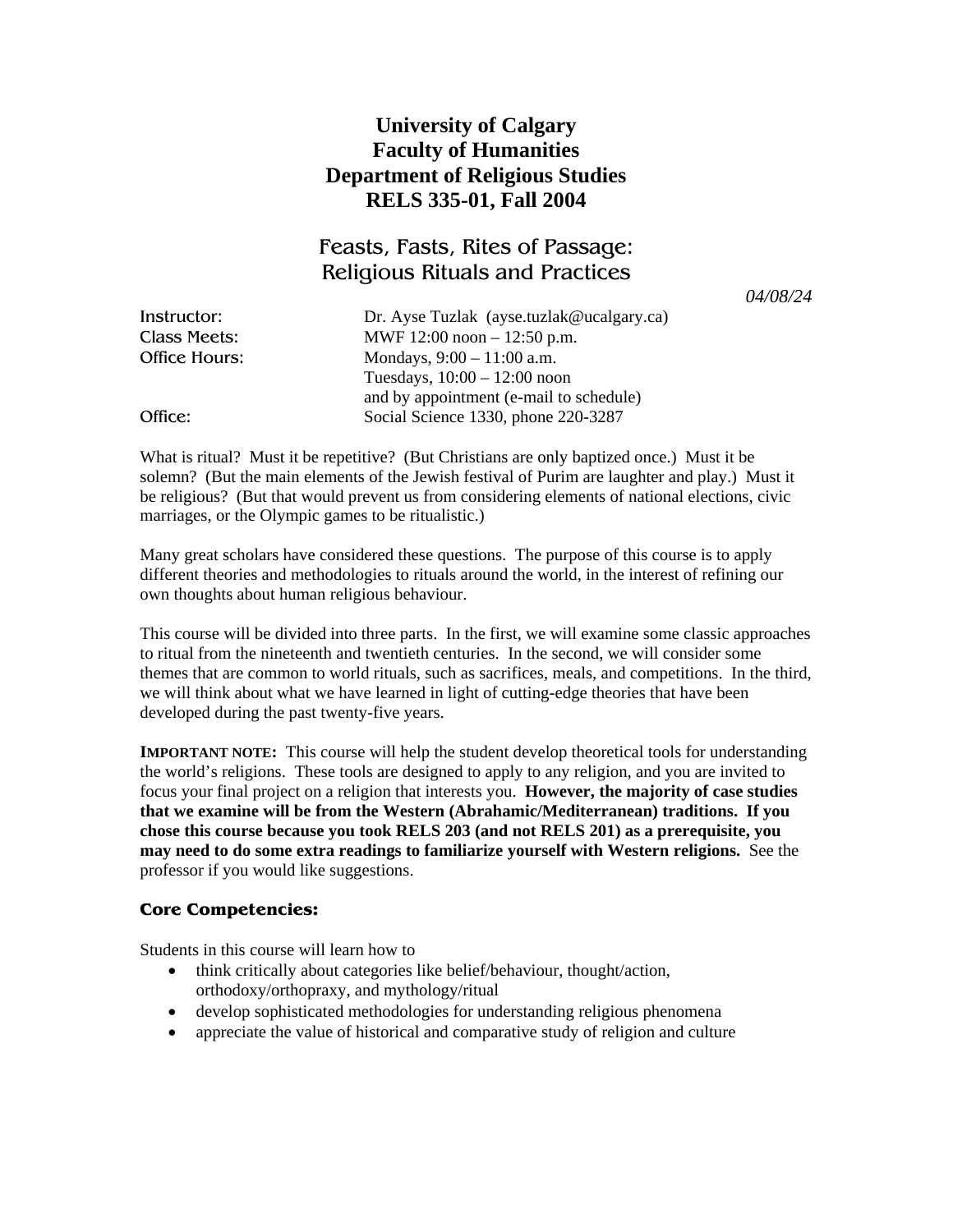Please remember that the attainment of any learning endeavour requires that students commit time and energy to that endeavour. **Attend lectures, read assigned materials, and complete all course work.**

| Required texts: | Ronald Grimes, ed., Readings in Ritual Studies (*)<br>Michael Angrosino, The Culture of the Sacred |                          |  |
|-----------------|----------------------------------------------------------------------------------------------------|--------------------------|--|
|                 |                                                                                                    |                          |  |
|                 | Photocopied course reader, available from the campus bookstore                                     |                          |  |
| Grading:        | Weekly position papers                                                                             | 6 x 10% each (see below) |  |
|                 | Attendance and participation:                                                                      | 10%                      |  |
|                 | Final project (due Friday, Dec. 17th)                                                              | 30%                      |  |

A numerical mark will be given for each course requirement. At the end of the course, an overall letter grade will be assigned according to the following scheme.

|              | $100 - 96$  | 95<br>$-90$ | A- | $89 - 85$  |
|--------------|-------------|-------------|----|------------|
| B+           | -80<br>84 – | $79 - 75$   | B- | 74 – 70    |
| Cэ           | $69-$<br>65 | $64 - 60$   | С- | $59 - 55$  |
| $\mathbf{L}$ |             | $-50$       | F  | 50 or less |

All written assignments will be graded with regard to both form and content. Please note that **no extra credit work will be offered**.

Every student will be expected to contribute to class discussion. You are heartily encouraged to ask questions, make comments, and engage in friendly debate!

#### **There will be no registrar scheduled final exam.**

#### The Position Papers:

Over the course of the term, each student will be required to submit six short (2-3 page) papers on the readings scheduled for that week. I don't care which six you do, but you *must do six*. If you do more than six, the best six will be counted toward your final grade. IF YOU DO NOT DO SIX, I WILL NOT GIVE CREDIT FOR **ANY** OF THE PAPERS YOU DID DO! Pace yourself and do some papers early so that you are not stuck at the end of the semester with papers that you "have" to do. I will not have any sympathy for students who can't do their final paper due to end-of-term crush – thirteen weeks is plenty of time to do six papers, and budgeting your time wisely will help you immensely. Trust me on this.

Note that the papers are due **in class** on the **first day of the week that we are discussing the subject matter**. For example, the unit on Sacrifice goes from September 21 – October 1. That means that if you choose to do a paper on Sacrifice, you must hand it in on September 21, *before* we start talking about sacrifice in class.

Your papers must address all of the readings for that week, at least in passing, though it is natural for you to want to focus on one or two. Otherwise, the assignment is relatively freeform; you may talk about what you liked or disliked about each reading, how each article relates to other course readings, how well it applies to rituals that you have known or experienced, and so on.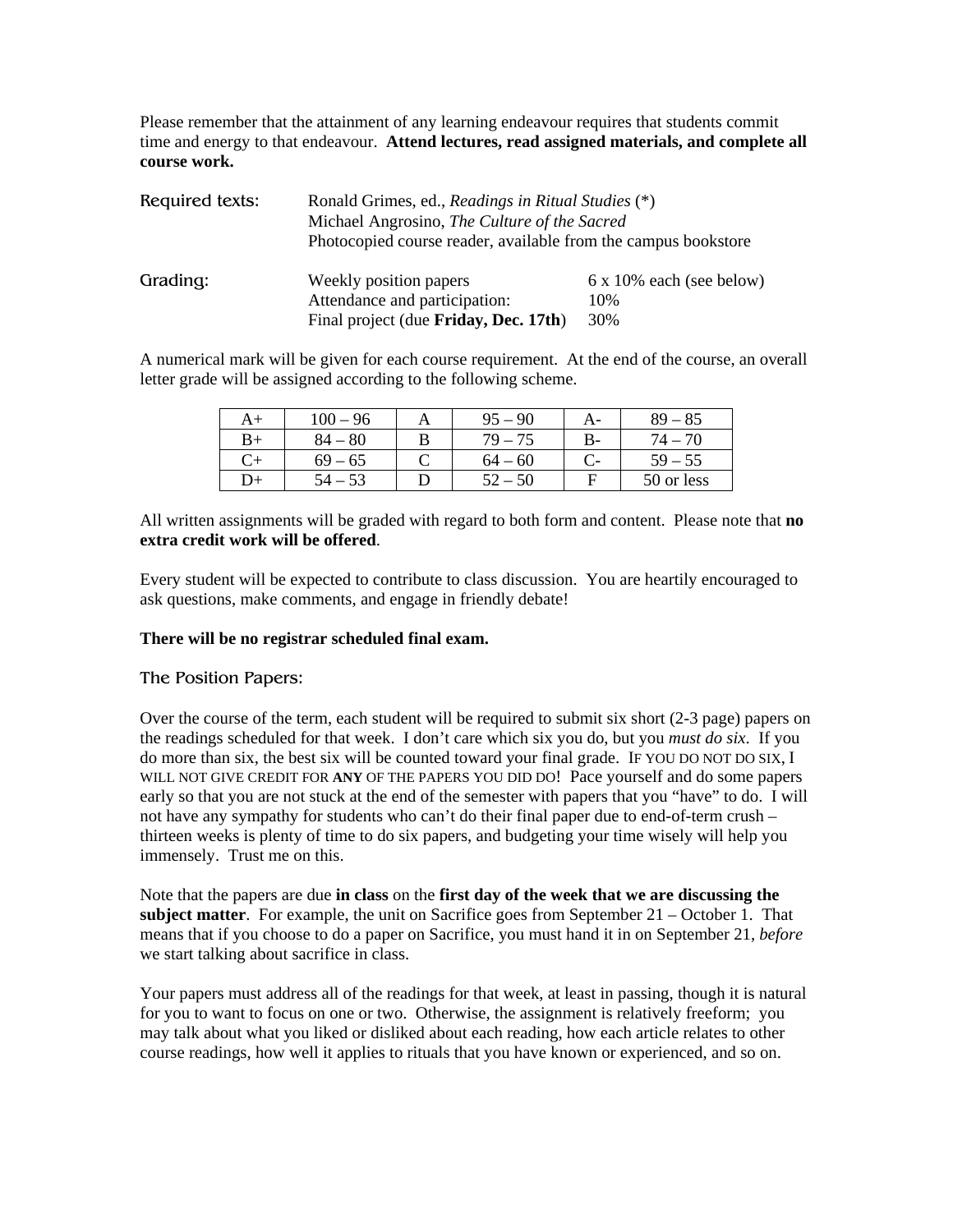Papers are due at the beginning of class. Skipping class and sticking a paper in my mailbox will get you a zero, even if it is done before class is over. Late papers will not be accepted. Papers cannot be rewritten. If you are uncertain about what I am looking for, start writing papers early so that you can improve steadily over the course of the semester.

#### Recording of lectures:

Recording any part of any lectures in any form must first approved be by the instructor in writing and is for individual private study only. See current Calendar, Tape recording of Lectures.

#### Academic Honesty:

Students should be familiar with University regulations regarding academic integrity; see relevant pages in the current University Calendar.

#### Academic Accommodation:

If you are a student with a disability who requires academic accommodation and have not registered with the Disability Resource Centre, please contact their office at 220-8237. Students who have not registered with the Disability Resource Centre are not eligible for formal academic accommodation. Once registered, please discuss any upcoming tests/examinations with the instructor two weeks before the scheduled date.

#### Safewalk Program :

"You don't have to walk alone...." Call 220-5333 and a member of the Safewalk Team will walk you to your car, the LRT, or any destination on campus. Safewalk is available to all students, staff and faculty any time of the day or night. Look for the Campus Security Help Phones located throughout the University. Please don't hesitate to call!

#### Withdrawing from courses:

Please note the information regarding withdrawals and fee refunds in the Academic Schedule of the current University Calendar.

#### Gnosis:

 Gnosis is the Religious Studies Student Club. For membership or more information please email: [gnosis@ucalgary.ca](mailto:gnosis@ucalgary.ca) or visit http://www.ucalgary.ca/~gnosis.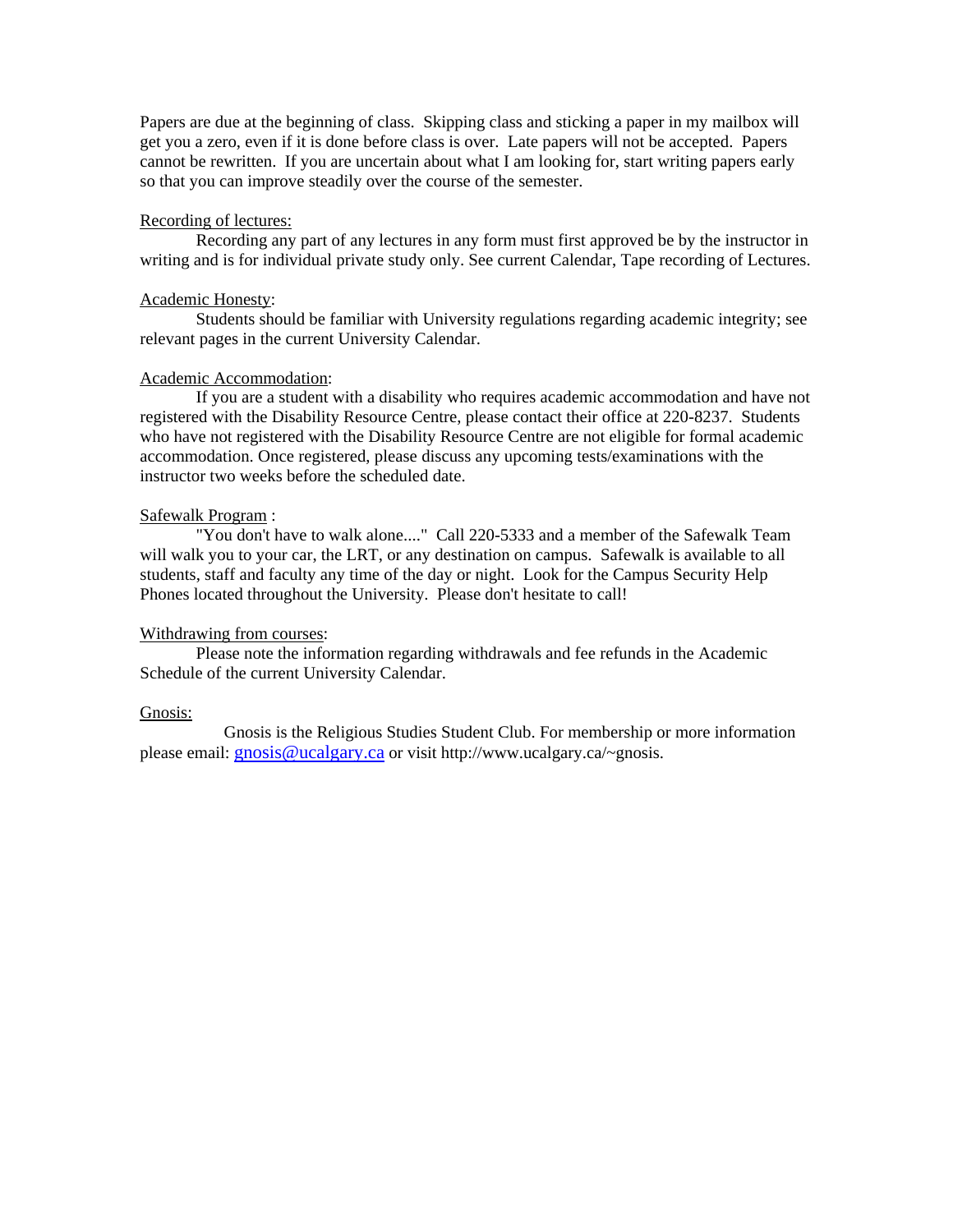### Schedule:

Readings from the Grimes book are marked with a \*. Readings from the course pack are marked with a †.

Readings from the Angrosino book are listed with page numbers.

| September $8 - 10$ :<br>Reading:    | <b>Classical Approaches to the Study of Ritual</b><br>Michael Angrosino, "The ritual component of the sacred," CotS 91-106<br>†Robert Ackerman on James George Frazer, from The Myth and Ritual<br>School                                                              |
|-------------------------------------|------------------------------------------------------------------------------------------------------------------------------------------------------------------------------------------------------------------------------------------------------------------------|
| Reading:                            | September 13 – 17: Psychological and Sociological Approaches to Ritual<br>*Sigmund Freud, "Obsessive actions and religious practices"<br>*Arnold van Gennep, "Territorial passage and the classification of rites"<br>*Emile Durkheim, "Ritual, magic, and the sacred" |
| September $20 - 24$ :<br>Reading:   | Anthropological and Phenomenological Approaches to Ritual<br>Michael Angrosino, "Prehistoric religion," CotS 27-33<br>*Mircea Eliade, "Ritual and myth"<br>*Victor Turner, "Liminality and communities"<br>*Mary Douglas, "Dirt: Purity and danger"                    |
| Sept. 27 – Oct. 1:<br>Reading:      | <b>Sacrifice</b><br>*Walter Burkert, "The function and transformation of ritual killing"<br>*René Girard, excerpt from Violence and the Sacred<br>†Jill Robbins, "Sacrifice"                                                                                           |
| October $4-8$ :<br>Reading:         | <b>Marriage</b><br>†James Redfield, "Notes on the Greek Wedding"<br>* M. Elaine Combs-Schilling, "Etching Patriarchal Rule"                                                                                                                                            |
| October 11:                         | (No classes. Happy Thanksgiving!)                                                                                                                                                                                                                                      |
| <b>October 13 - 15:</b><br>Reading: | <b>Ritual and Food</b><br>†Mary Douglas, "The abominations of Leviticus"<br>†Jenna Weissman Joselit, "Kitchen Judaism"<br>†Caroline Walker Bynum, "Fast, feast, and flesh"<br>Lisa LeCount, "Like Water for Chocolate," CotS 35-61                                     |
| <b>October 18 - 22:</b><br>Reading: | Pilgrimage<br>†Helene Foley, "The Eleusinian Mysteries"<br>†The Homeric Hymn to Demeter<br>†Simon Coleman and John Elsner, "The Centre in the Desert"                                                                                                                  |
| October 25 – 29:<br>Reading:        | <b>Death Rituals</b><br>†Karen Stears, "Death becomes her: gender and Athenian death ritual"<br>†Frederick Paxton, "The Mediterranean Background" from                                                                                                                 |
| Christianizing Death                | *Barbara Myerhoff, "Death in due time"                                                                                                                                                                                                                                 |
| November $1 - 5$ :                  | <b>Ritual Play</b>                                                                                                                                                                                                                                                     |